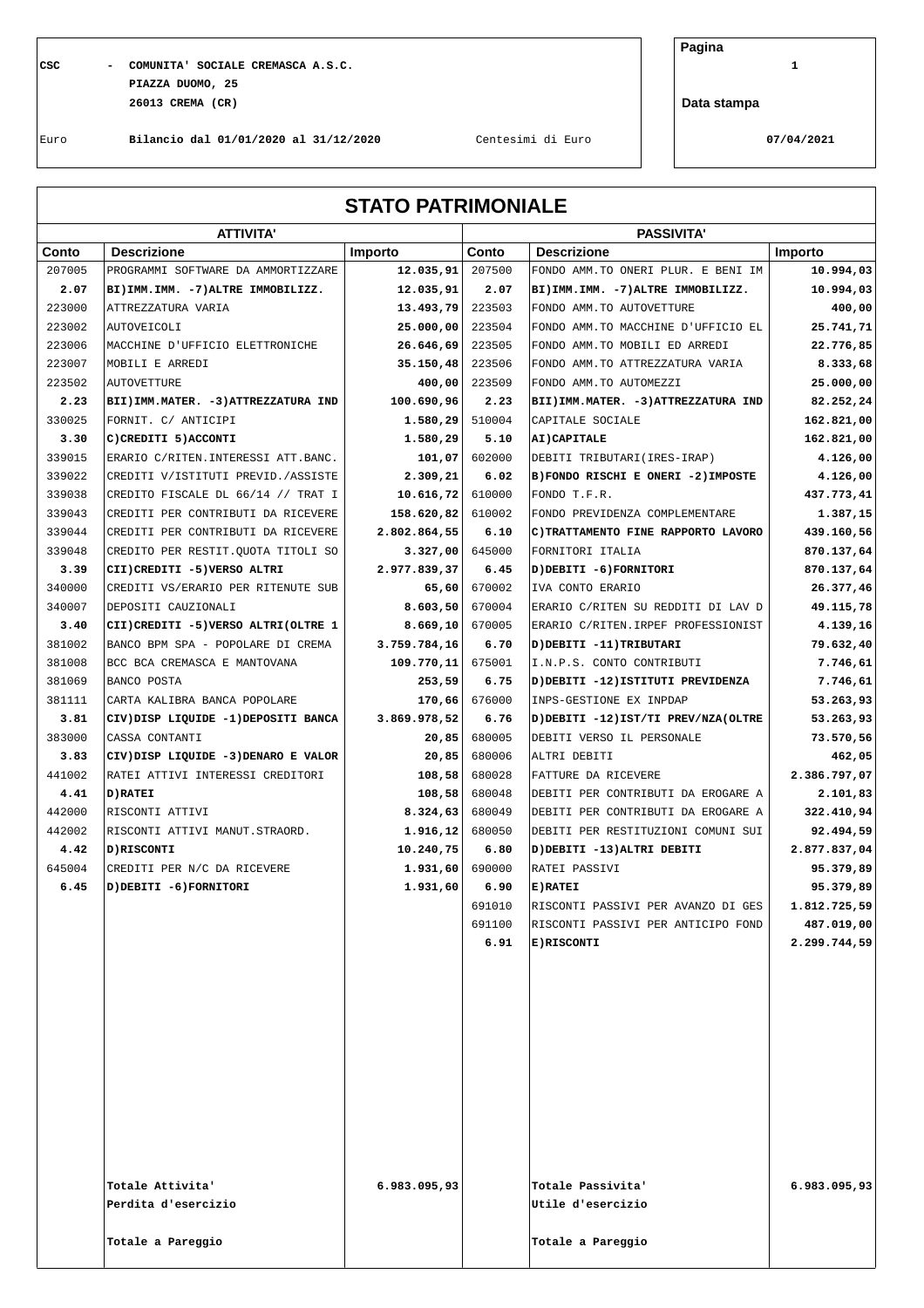## **CSC - COMUNITA' SOCIALE CREMASCA A.S.C. 1 PIAZZA DUOMO, 25 26013 CREMA (CR)**

**Pagina**

**Data stampa**

Euro **Bilancio dal 01/01/2020 al 31/12/2020** Centesimi di Euro **07/04/2021**

| <b>CONTO ECONOMICO</b> |                                        |              |        |                                       |               |
|------------------------|----------------------------------------|--------------|--------|---------------------------------------|---------------|
| <b>COSTI</b>           |                                        |              |        | <b>RICAVI</b>                         |               |
| Conto                  | <b>Descrizione</b>                     | Importo      | Conto  | <b>Descrizione</b>                    | Importo       |
| 801302                 | ACQUISTO DI MATER.DI CONSUMO PER E     | 10.139,87    | 905300 | ABBUONI E ARROTONDAMENTI ATTIVI       | 35,97         |
| 8.01                   | B6) MAT. PRIME, SUSSI/RIE, CONSUMO MER | 10.139,87    | 905309 | RIMBORSO SPESE ACCESSO ATTI           | 10,00         |
| 803100                 | SERVIZI RETTE TUTELE MINORI + FAM.     | 1.230.206,67 | 905324 | DONAZIONI                             | 48,07         |
| 803101                 | SERVIZI RETTE STRUTTURE DISABILI (     | 711.029,80   | 9.05   | A5) ALTRI RICAVI                      | 94,04         |
| 803102                 | SERVIZI GESTIONE CDD IL SOLE           | 295.483,46   | 906100 | CONTRIBUTI STATALI                    | 406.227,26    |
| 803103                 | SERVIZI SAP                            | 2.857.412,45 | 906500 | CONTRIB. FDO NAZIONALE POLITICHE SO   | 564.251,87    |
| 803104                 | SERVIZI SAD                            | 758.913,49   | 906501 | CONTRIB. FDO SOCIALE REGIONALE        | 972.805,53    |
| 803105                 | SERVIZI AD MINORI/ADULTI               | 206.030,69   | 906503 | CONTRIB. COMUNI PER GESTIONE ASSOC    | 5.791.164,05  |
| 803106                 | SERVIZI SIP                            | 11.487,44    | 906505 | CONTRIB. ATS EX AZIENDA SAN.LOCALE    | 309.705,24    |
| 803107                 | ALTRI SERVIZI IN GESTIONE ESTERNAL     | 75.693,16    | 906506 | CONTR. FDO DI SOLIDARIETA'            | 851.069,53    |
| 803110                 | PROGETTO CENTRO DIURNO - LO SPAZIO     | 95.120,03    | 906507 | CONTRIBUTO COMUNE DI CREMA            | 9.903, 40     |
| 8.03                   | B7) SERVIZI                            | 6.241.377,19 | 906510 | FONDO NON AUTOSUFFICIENZA             | 517.646,74    |
| 804101                 | TRASPORTI/SDOGANAMENTI/DEPOSITI        | 2,90         | 906511 | CONTRIBUTI ENTI PRIVATI PER PROGET    | 31.374,92     |
| 804301                 | VIDIMAZ. / IMP.REG. / BOLLO / CCGG     | 334,87       | 906513 | CONTRIBUTO REGIONE LOMBARDIA          | 576.944,01    |
| 804400                 | FORZA MOTRICE-ILLUMINAZIONE            | 4.718,43     | 906515 | CONTRIBUTI ALTRI COMUNI O ENTI PRI    | 10.408,35     |
| 804405                 | TELEFONICHE/TELEX 80%                  | 13.628,76    | 9.06   | A5) CONTRIBUTI CONTO ESERCIZIO        | 10.041.500,90 |
| 804556                 | CONTRATTI ASSISTENZA SOFTWARE/HARD     | 25.903,65    | 946001 | INTERESSI ATTIVI                      | 254,64        |
| 804564                 | TRASF.COMUNI-ALTRI ENTI COORD.SERV     | 79.001,03    | 9.46   | C16) PROV. FIN. - C) TITOLI DA ATTIVO | 254,64        |
| 804572                 | TRASF.COMUNE-ALTRI ENTI-PRIVATI Q.     | 64.827,16    | 970001 | SOPRAVVENIENZE ATTIVE                 | 891,20        |
| 804573                 | TRASF.F.DO SOCIALE REGIONALI COMUN     | 330.720,02   | 9.70   | E20) PROVENTI STRAORDINARI            | 891,20        |
| 804574                 | TRAS.COMUNE-ALTRI ENTI QUOTA TITOL     | 509.629,86   |        |                                       |               |
| 804575                 | TRASF.COMUNE-ALTRI ENTI QTA COM.CR     | 5.827,44     |        |                                       |               |
| 804576                 | TRASF.COMUNE-ALTRI ENTI COPERTURA      | 2.560,00     |        |                                       |               |
| 804583                 | COSTO PROGETTO SMART BEAR              | 1.149,56     |        |                                       |               |
| 804584                 | COSTI PROGETTO CARE LEAVERS            | 29.229,53    |        |                                       |               |
| 804600                 | ALTRI COSTI PER SERVIZI                | 349,07       |        |                                       |               |
| 804603                 | TENUTA CONTABILITA` E PAGHE            | 25.016,30    |        |                                       |               |
| 804604                 | PRESTAZIONI OCCASIONALI                | 4.150,00     |        |                                       |               |
| 804607                 | ASSICURAZIONI REALI                    | 16.723,44    |        |                                       |               |
| 804612                 | SPESE MANUTENZIONE LIMITE 5%           | 810,65       |        |                                       |               |
| 804613                 | SPESE MANUT. ORDINARIE BENI DI TER     | 2.077,66     |        |                                       |               |
| 804615                 | SPESE MANUTENZ. STRAORD. SU BENI DI    | 50.192,81    |        |                                       |               |
| 804617                 | MANUTENZIONI DETRAIBILI                | 417,61       |        |                                       |               |
| 804634                 | PRESTAZIONI PROF.ASSISTENTI SOCIAL     | 16.130,00    |        |                                       |               |
| 804635                 | PRESTAZIONE PROF. PSICOLOGI            | 80.809,98    |        |                                       |               |
| 804637                 | PRESTAZIONI PROF. CONSULENTI LEGALI    | 19.388,19    |        |                                       |               |
| 804638                 | COSTI DI FORMAZIONE-AGGORN.E PREST     | 10.208,97    |        |                                       |               |
| 804639                 | PRESTAZIONI PROF. CONSULENTI TECNIC    | 23.972,00    |        |                                       |               |
| 804642                 | COMUNICAZIONI E PROMOZIONI             | 36,60        |        |                                       |               |
| 804645                 | COMPENSI REVISORI DEI CONTI            | 11.419,20    |        |                                       |               |
| 804647                 | COSTI PER SERVIZI VOUCHERIZZATI-TI     | 30.960,18    |        |                                       |               |
| 804648                 | ASSICURAZIONE AUTOVETTURE DED. 20%     | 736,48       |        |                                       |               |
| 804652                 | COSTI PROGETTO DOTE COMUNE             | 4.800,00     |        |                                       |               |
| 804653                 | SERVIZI PER AUTONOMIA ANZIANI-DISA     | 56.002,07    |        |                                       |               |
| 804655                 | QUOTA PER MISURE REGIONALI             | 647.189,67   |        |                                       |               |
| 8.04                   | B7)SERVIZI                             | 2.068.924,09 |        |                                       |               |
| 805100                 | AFFITTI E LOCAZIONI PASSIVE            | 80.033,12    |        |                                       |               |
| 805214                 | CANONE NOLEGGIO AUTOVETTURE DED. 20    | 6.867,86     |        |                                       |               |
| 805215                 | CANONI NOLEGGIO ATTREZZATURE           | 10.052,19    |        |                                       |               |
| 8.05                   | B8) GODIMENTO DI BENI DI TERZI         | 96.953,17    |        |                                       |               |
| 810011                 | COSTI MENSA PERSONALE DIPENDENTE       | 9.666,99     |        |                                       |               |
| 810018                 | STIPENDI GESTIONE AMMINISTRAZIONE      | 269.218,18   |        |                                       |               |
| 810019                 | STIPENDI SERVIZIO INSER.LAVORATIVO     | 12.921,38    |        |                                       |               |
|                        |                                        |              |        |                                       |               |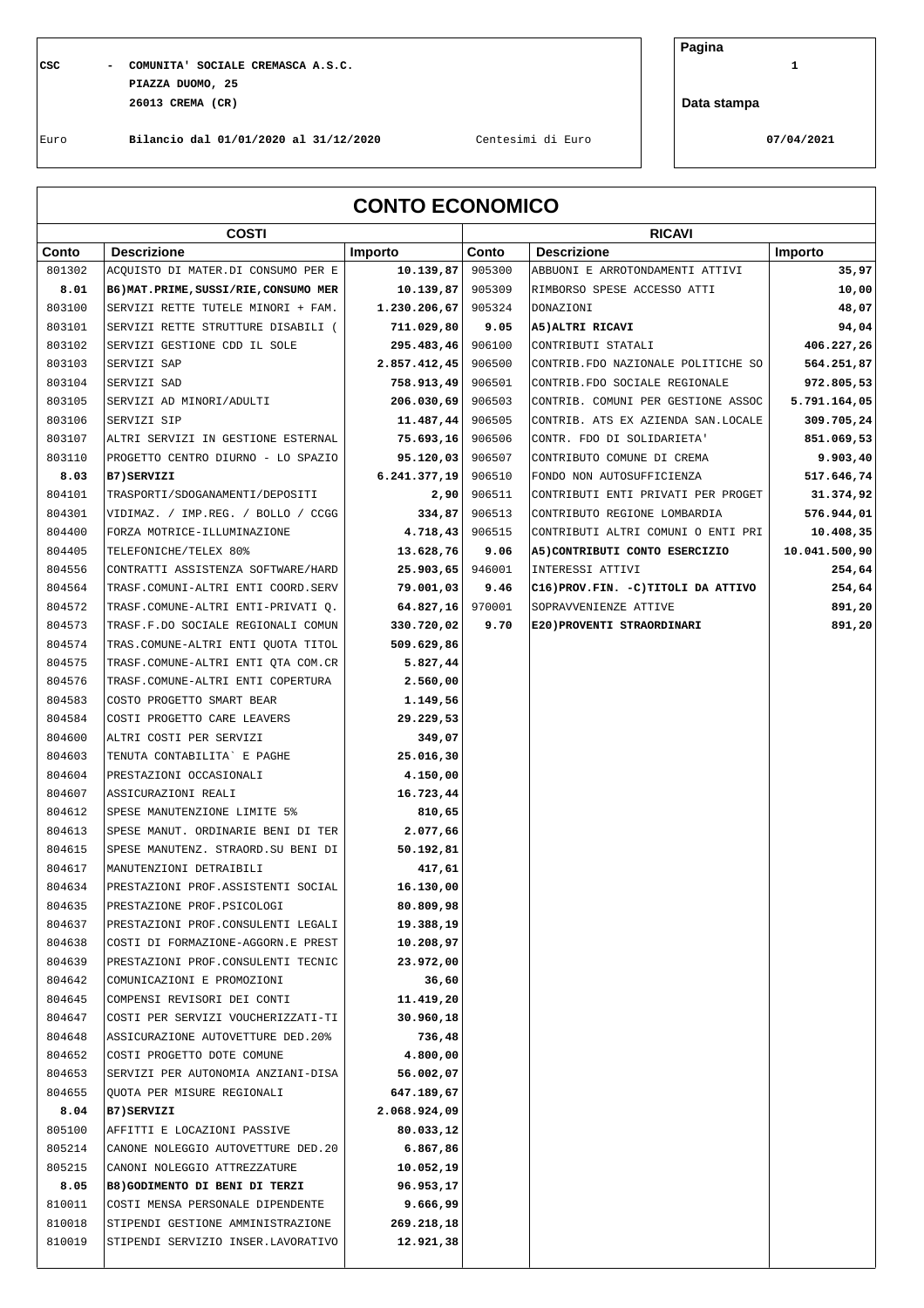## **CSC - COMUNITA' SOCIALE CREMASCA A.S.C. 2 PIAZZA DUOMO, 25 26013 CREMA (CR)**

**Pagina**

**Data stampa**

 $\sqrt{ }$ 

Euro **Bilancio dal 01/01/2020 al 31/12/2020** Centesimi di Euro **07/04/2021**

Ī

| <b>CONTO ECONOMICO</b> |                                             |                  |       |                    |         |
|------------------------|---------------------------------------------|------------------|-------|--------------------|---------|
|                        | <b>COSTI</b>                                |                  |       | <b>RICAVI</b>      |         |
| Conto                  | <b>Descrizione</b>                          | Importo          | Conto | <b>Descrizione</b> | Importo |
| 810020                 | STIPENDI ASSIST. SOCIALI TUTELA MIN         | 204.229,64       |       |                    |         |
| 810021                 | STIPENDI SERVIZIO SOCIALE PROFESS.          | 244.043,86       |       |                    |         |
| 810022                 | STIPENDI UFFICIO DI PIANO                   | 25.440,36        |       |                    |         |
| 810023                 | STIPENDI PSICOLOGI TUTELA MINORI I          | 30.944,95        |       |                    |         |
| 810024                 | STIPENDI EDUCATORI PROF.TUTELA MIN          | 19.100,83        |       |                    |         |
| 810026                 | STIPENDI S.S.P. FONDO POVERTA'              | 170.163,05       |       |                    |         |
| 810027                 | STIPENDI SERVIZIO SOCIALE DISTRETT          | 100.212,68       |       |                    |         |
| 810100                 | SALARI FORMAZIONE LAVORO                    | 6.542,50         |       |                    |         |
| 8.10                   | B9) PERSONALE -A) SALARI E STIPENDI         | 1.092.484,42     |       |                    |         |
| 811005                 | CONTRIBUTI INAIL                            | 5.448,86         |       |                    |         |
| 811022                 | CONTRIB. INPS GESTIONE AMMINIST.            | 12.653,06        |       |                    |         |
| 811023                 | CONTRIB. INPS SERV. INSERIM. LAVORAT        | 634,26           |       |                    |         |
| 811024                 | CONTRIB. INPS ASS. SOCIALI TUTELA M         | 10.091,23        |       |                    |         |
| 811025                 | CONTRIB. INPS SERV. SOCIALE PROFESS         | 10.875,65        |       |                    |         |
| 811026                 | CONTRIB. INPS UFFICIO DI PIANO              | 1.259,86         |       |                    |         |
| 811027                 | CONTRIB. INPS PSICOLOGI TUTELA MIN          | 1.543,81         |       |                    |         |
| 811028                 | CONTRIB. INPS EDUC. PROF. TUTELA MIN        | 997,26           |       |                    |         |
| 811029                 | CONTR. INPS S.S.P. FONDO POVERTA'           | 8.213,15         |       |                    |         |
| 811030                 | CONTR. INPS SERVIZIO SOC. DISTRETTUA        | 4.752,89         |       |                    |         |
| 811041                 | INPS-EX INPDAP GESTIONE AMMINISTR.          | 62.982,85        |       |                    |         |
| 811042                 | INPS-EX INPDAP SERV. INSERIM. LAVORA        | 3.076,61         |       |                    |         |
| 811043                 | INPS-EX INPDAP ASS. SOCIALI TUTELA          | 48.441,69        |       |                    |         |
| 811044                 | INPS-EX INPDAP SERVIZIO SOCIALE PR          | 59.812,24        |       |                    |         |
| 811045                 | INPS-EX INPDAP PSICOLOGI TUTELA MI          | 7.335,83         |       |                    |         |
| 811046                 | INPS-EX INPDAP EDUC.PROF.TUTELA MI          | 4.482,00         |       |                    |         |
| 811047                 | INPS-EX INPDAP UFFICIO DI PIANO             | 6.143, 42        |       |                    |         |
| 811048                 | INPS EX-INPDAP S.S.P. FONDO POVERT          | 40.262,09        |       |                    |         |
| 811049                 | INPS EX-INPDAP SERVIZIO SOC.DISTRE          | 20.978,35        |       |                    |         |
| 8.11                   | B9) PERSONALE -B) ONERI SOCIALI             | 309.985,11       |       |                    |         |
| 812000                 | ACCANTONAMENTI PER TFR                      | 78.302,07        |       |                    |         |
| 812006                 | ACCANT. FDO PENSIONE EURIZON/MEDIU          | 1.991,86         |       |                    |         |
| 812008                 | ACCANTONAMENTO FDO PENSIONE ALLEAT          | 1.896,23         |       |                    |         |
| 812009                 | ACC.FDO PENSIONE ARCA TFR / UNIPOLS         | 3.472,26         |       |                    |         |
| 812013                 | ACCANTON. FONDO PENSIONE FIDEURAM           | 277,72           |       |                    |         |
| 8.12                   | B9) PERSONALE -C) T.F.R.                    | 85.940,14        |       |                    |         |
| 820600<br>8.20         | AMMOR.TO ALTRI COSTI PLURIENNALI            | 644,16<br>644,16 |       |                    |         |
| 821500                 | B10) AMMORTAMENTI -A) IMMOB/ONI IMMA        | 1.708,71         |       |                    |         |
| 821601                 | AMMOR.TO ATTREZZATURE<br>AMMOR.TO AUTOMEZZI | 2.500,00         |       |                    |         |
| 821602                 | AMMOR.TO MACCHINE D'UFFICIO                 | 893,80           |       |                    |         |
| 821604                 | AMMOR.TO MOBILI ED ARREDI                   | 4.116,55         |       |                    |         |
| 8.21                   | B10) AMMORTAMENTI - B) IMMOB/NI MATER       | 9.219,06         |       |                    |         |
| 835100                 | IMPOSTE E TASSE DELL'ESERCIZIO              | 717,50           |       |                    |         |
| 835501                 | CARBURANTI, LUBRIFICANTI E SIMILI           | 2.762,05         |       |                    |         |
| 835502                 | BOLLI AUTOMEZZI                             | 247,68           |       |                    |         |
| 835503                 | RISCALDAMENTO - GAS NATURALE - PEL          | 6.771,30         |       |                    |         |
| 835507                 | COSTI DI TRASFERTA                          | 51,00            |       |                    |         |
| 835508                 | SPESE GENERALI VARIE                        | 2.282,58         |       |                    |         |
| 835509                 | LIBRI/ABB.RIVISTE QUOTID.E SOFTWAR          | 325,40           |       |                    |         |
| 835510                 | POSTALI E VALORI BOLLATI                    | 590,78           |       |                    |         |
| 835516                 | SPESE DI RAPPRESENTANZA                     | 2.069,57         |       |                    |         |
| 835517                 | BENI STRUMENTALI DEPERIBILI                 | 1.567,31         |       |                    |         |
| 835518                 | SCONTI/ARROTONDAMENTI PASSIVI               | 40,78            |       |                    |         |
|                        |                                             |                  |       |                    |         |